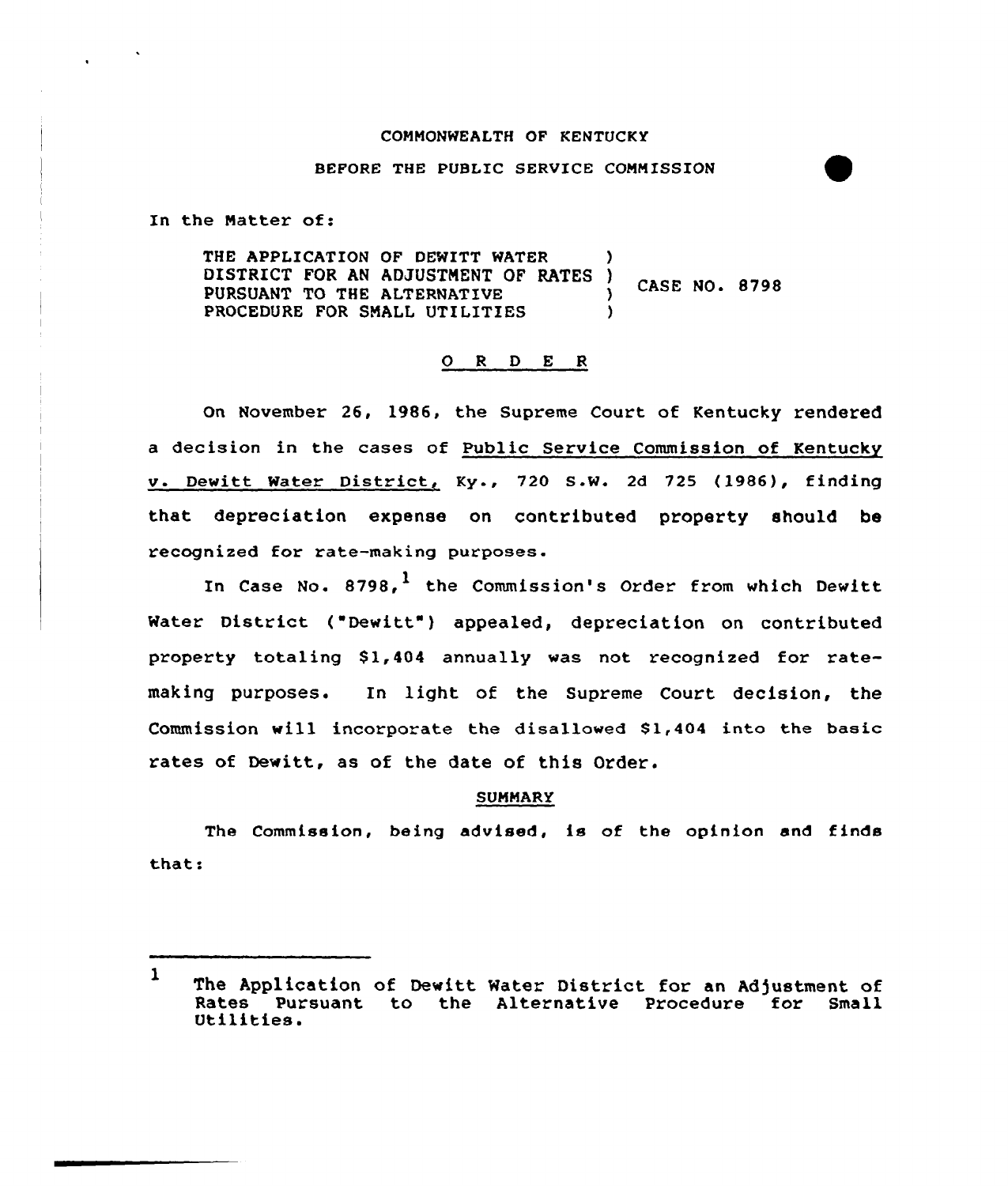1. Subject to the Supreme Court decision of November 26, 1986, Dewitt's revenue requirement should be increased by an additional \$1,404 reflecting depreciation on contributed property.

2. Except for the increase granted herein to revenue requirements and the changes made in the Commission's Orders on Rehearing dated November 3, 1983, and March 7, 1986, the Commission's Order dated July 15, 1983, should be affirmed.

3. Dewitt should provide notice to its customers explaining the reason for the increase in rates. The notice should be made no later than the date of issue of the water bills reflecting the increased revenue requirement.

IT IS THEREFORE ORDERED that:

1. Except as to the depreciation expense on contributed property and the rates affected thereby, and the Commission's subsequent Orders dated November 3, 1983, and Narch 7, 1986, the Commission's Order dated July 15, 1983, be and it hereby is affirmed.

2. The rates in Appendix <sup>A</sup> be and they hereby are approved for service rendered by Dewitt on and after the date of this Order.

3. Within 30 days from the date of this Order, Dewitt shall file with this Commission its revised tariff sheets setting out the rates approved herein.

4. Dewitt shall serve notice to its customers explaining the Supreme Court decision and its impact on the rates of Dewitt with said notice being made no later than the issuance of monthly bills reflecting the increase.

 $-2-$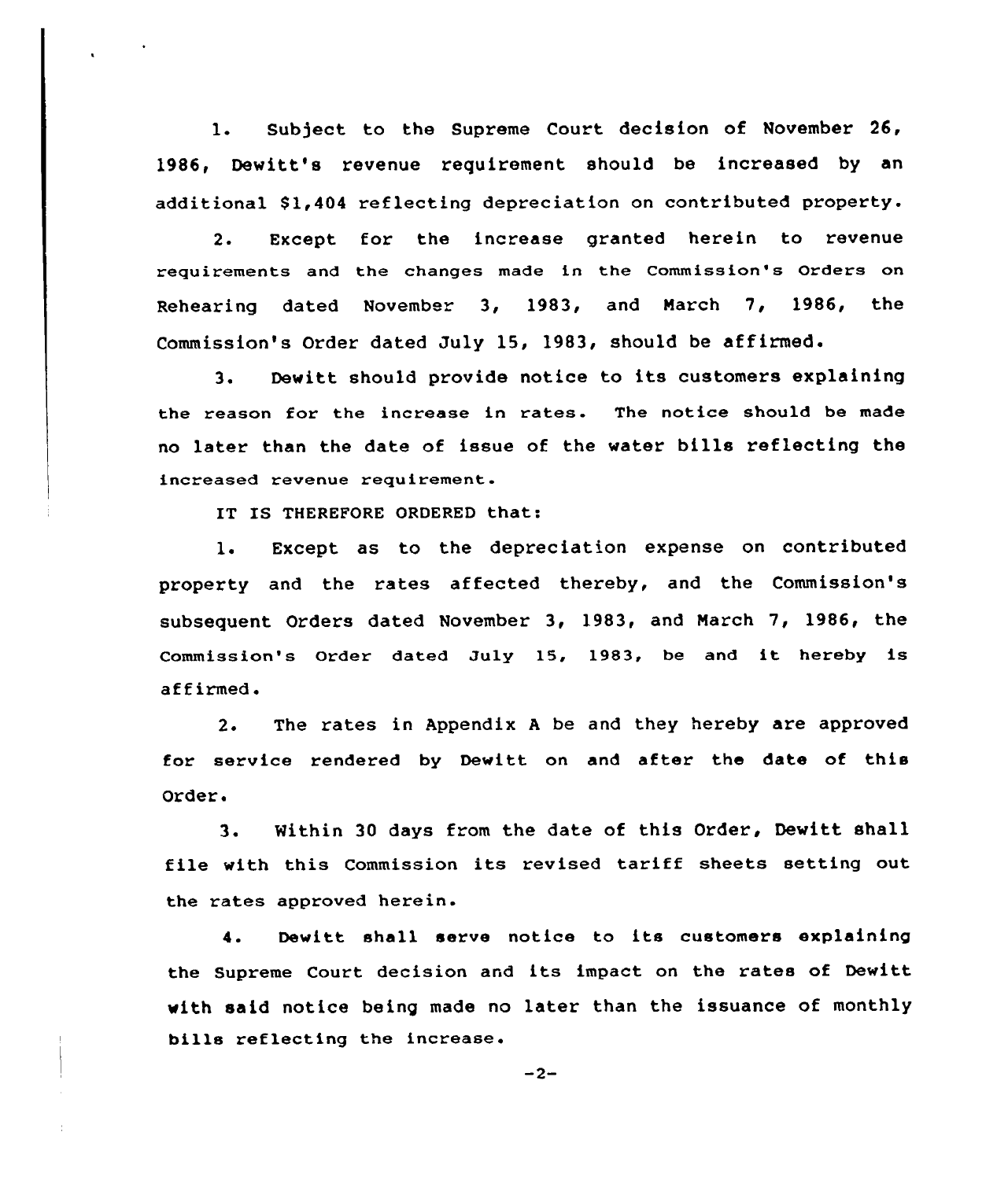Done at Frankfort, Kentucky, this 2nd day of June, 1987.

PUBLIC SERVICE COMMISSION

Chairman  $\bullet$ Vice Chairman

Sur WW ellian &

Ť

ATTEST:

Executive Director